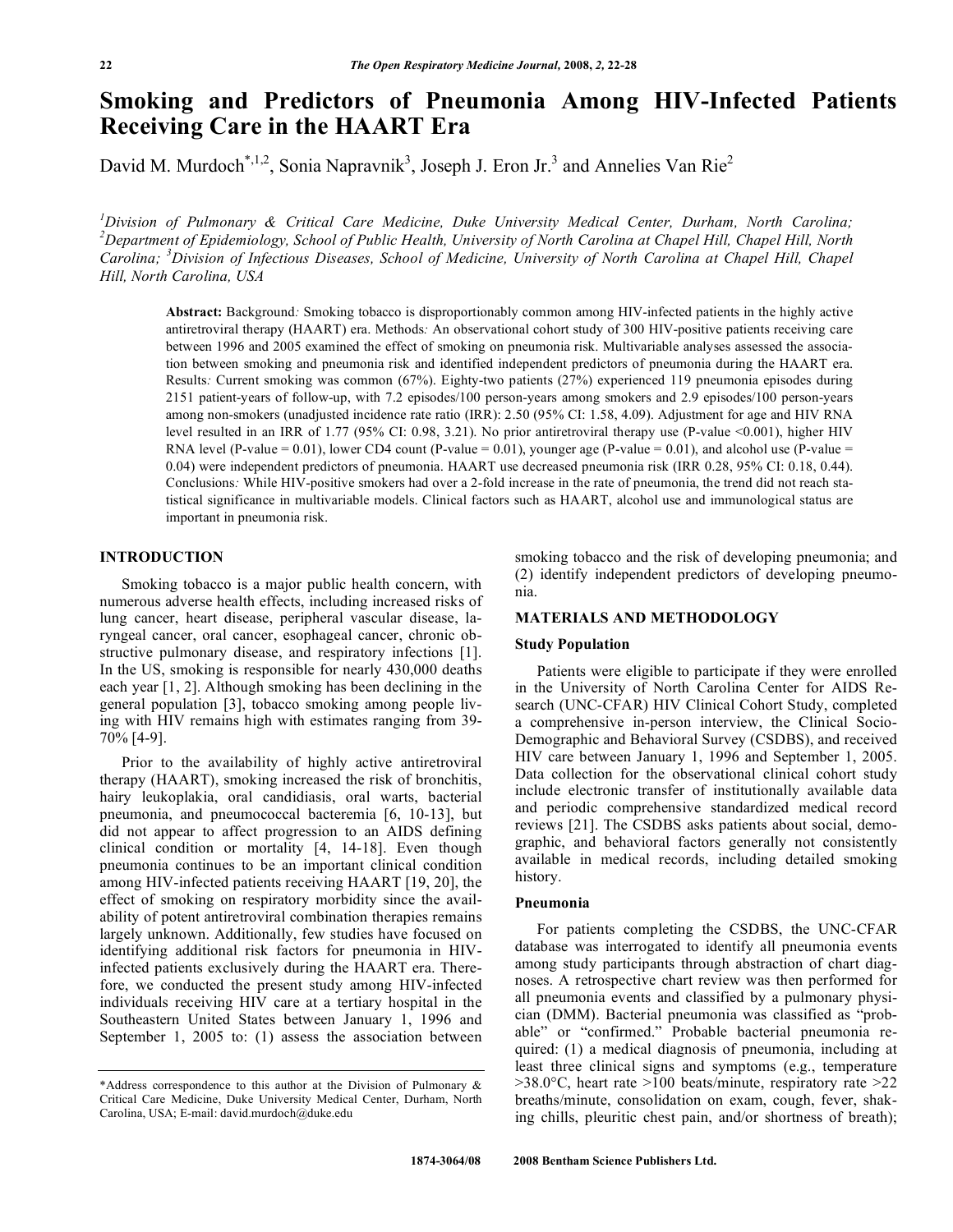(2) a chest radiograph with a new infiltrate; and (3) a positive clinical response to antibiotic therapy. Confirmed bacterial pneumonia required the above criteria and isolation of an organism by sputum Gram stain and culture, diagnostic bronchoalveolar lavage (BAL), positive blood culture, or a positive *Streptococcus pneumoniae* or *Legionella pneumophila* urine antigen.

 Probable and confirmed diagnoses of *Pneumocystis jirovecii* pneumonia (PCP) were defined as for bacterial pneumonia above in the appropriate clinical setting, with confirmed PCP requiring evidence of *P. jirovecii* on microscopic examination of BAL or sputum specimens. A pulmonary mycobacterial infection was defined as a compatible clinical and chest radiograph presentation with isolation and culture of a typical respiratory mycobacterium from two or more sputum cultures or isolation in BAL or bronchial washings warranting appropriate anti-mycobacterial therapy.

#### **Smoking**

 Since the immunological effects of smoking on the respiratory tract are likely not permanent, we elected to use current smoking and ignore history of smoking. Current smoking was assigned based on the self- reported current smoking reported at the time of the CSDBS interview. We subtracted the duration of smoking (pack-years) from the CSDBS interview date to avoid misclassification. Since patients contributed time before and after the CSDBS interview, and because the median number of years smoking in the study population was 20 years (Interquartile range (IQR): 15, 28), we carried the latest smoking status forward.

#### **Covariates**

 For the first aim of this study we considered a number of clinical and demographic characteristics as possible effect measure modifiers or confounders of the association between smoking and risk of pneumonia. Covariates included sex, race, age, intravenous drug use (IVDU), alcohol abuse, crack cocaine abuse, vaccination history, HAART use, CD4 cell counts, and HIV RNA levels. Vaccination was defined as receiving an *influenza* vaccine within the prior one year or a pneumovax vaccine in the prior five years [22]. Intravenous drug use (IVDU), crack cocaine use, and alcohol abuse were based on self-reported behavior on the CSDBS and medical record reviews. These same factors were also included in the second aim of this study to identify independent predictors of pneumonia incidence.

## **Statistical Analyses**

 Patient follow-up (person-time at risk) began on the latter of January 1st, 1996 or the date of entry to HIV care, and ended on the earlier of September 1st, 2005 or the last HIV clinic visit. All factors which vary over time were calculated relative to study entry, each pneumonia event, and end of follow-up. Crude incidence rates for pneumonia were calculated by dividing the number of pneumonia events by person-time at risk and expressed as number of pneumonia cases per 100 person-years.

 Demographic and clinical characteristics were contrasted by current smoking status relying on basic descriptive statistics, including the chi-square test for categorical variables and the Mann-Whitney test for continuous variables. Stratified analyses included calculating incidence rate ratios (IRR) and 95% confidence intervals (CI) for the effect of smoking on the rate of pneumonia within different strata of patient characteristics. Since each patient could have experienced more than one pneumonia event during follow-up, we fit multivariable Poisson distribution log-linear regression models with generalized estimating equations (exchangeable working correlation matrix) to account for repeat measures.

 The first aim of this study was to arrive at the least biased estimate of the effect of smoking on the incidence rate of pneumonia in a subset of HIV-infected patients in the UNC CFAR cohort. We first fit a full model containing all factors identified in stratified analyses as either potential effect measure modifiers or confounders for the association between smoking and pneumonia. Interaction terms with Pvalues  $\leq 0.20$ , indicated effect measure modification. Using a hierarchical backwards elimination procedure, covariates which changed the unadjusted estimate by at least 10%, indicating appreciable confounding, were retained in the final model. The 10% change-in-estimate was calculated as ln |  $IRR<sub>FIII</sub>$  /  $IRR<sub>FDICFD</sub>$ .

 The second aim of this study was to estimate independent predictors of acquiring pneumonia. We first fit a full model including all covariates that were associated with pneumonia as indicated by a P-value <0.05 in bivariate analyses. Factors which did not independently predict pneumonia based on an *a priori* significance level of <0.05 were removed using a hierarchical backwards elimination procedure. Only those variables with P-values <0.05 were retained in the final predictive model. All analyses were performed using STATA version 8.2 (College Station, Texas, USA). The study was reviewed and approved by the institutional review board.

## **RESULTS**

#### **Study Population**

 Between January 1996 and September 1, 2005, 1849 patients were enrolled in the UNC-CFAR Clinical Cohort Study. Among these, 303 completed the CSDBS interview. We excluded 3 patients because of missing CD4 cell counts or HIV RNA levels. The 300 patients included in this study contributed 2151 person-years of follow-up during the study period, for a median of 6.9 years of follow-up [IQR: 4.6, 9.2]. Two-thirds were men (67%), 76% were African American and 24% White. The median age was 44 years (IQR: 38, 48). Substance abuse was common, with a high proportion of patients reporting prior and/or current alcohol abuse (60%), crack-cocaine use (73%), or IVDU (20%). During follow-up almost all patients received antiretroviral therapy (83%) and 55% received an influenza and/or pneumococcal vaccine. With the exception of a longer duration since HIV diagnosis, the CSDBS subjects in this study are clinically and demographically representative of the overall UNC CFAR cohort [21].

## **Pneumonia Diagnosis**

 Eighty-two patients (27%) were diagnosed with 119 episodes of pneumonia for an overall incidence rate of 5.5 per 100 person-years (95% CI: 4.6, 6.6). The majority of pneumonias were bacterial (61%), with Streptococcus pneumoniae being the most commonly isolated organism (Table **1**). The AIDS-defining diagnosis of PCP accounted for over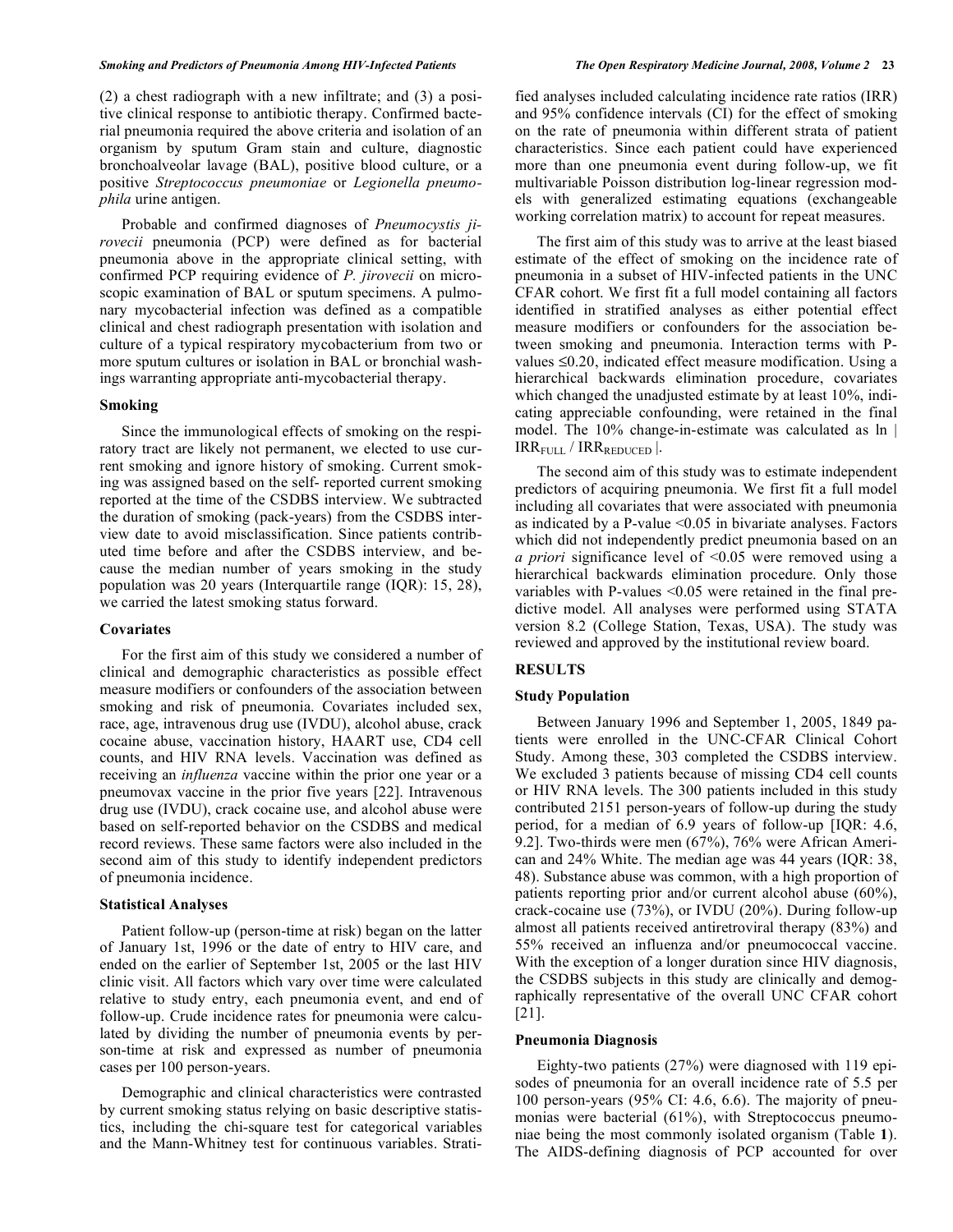one-third (34%) of pneumonia diagnoses. Of the PCP cases, 44% were on HAART at diagnosis. The diagnosis of mycobacterial infections in this cohort was uncommon, representing only 4.2% of pneumonia diagnoses.

 Fifty of the 119 pneumonia events (42%) were confirmed, including 56% of PCP cases, 35% of bacterial pneumonia cases, and all mycobacterial cases. At the time of the pneumonia event the median CD4 cell count was 193 cells/mm<sup>3</sup> (IQR: 35, 424) among patients with bacterial pneumonias and 35 cells/ $\text{mm}^3$  (IQR: 13, 118) among patients with PCP (P-value  $\leq 0.001$ ).

**Table 1. Clinical Characteristics of 119 Pneumonia Episodes Diagnosed in 82 HIV-Infected Patients**, **from January 1**, **1996 to September 1**, **2005** 

| <b>Total</b>                           | N(%)<br>119 (100%) |
|----------------------------------------|--------------------|
| Bacterial pneumonia                    | 78 (66%)           |
| Probable                               | 51 (65%)           |
| Confirmed                              | 27 (35%)           |
| Streptococcus pneumoniae               | 10                 |
| Legionella pneumophila                 | 3                  |
| Haemophilus influenzae                 | 3                  |
| <b>MSSA</b>                            | $\overline{c}$     |
| Nocardia sp.                           | $\overline{c}$     |
| Pseudomonas sp.                        | 1                  |
| <b>MRSA</b>                            | 1                  |
| M. tuberculosis                        | 1                  |
| M. avium-intracellulare (MAC)          | 3                  |
| M. kansasii                            | 1                  |
| Pneumocystis jirovecii pneumonia (PCP) | 41 (34%)           |
| Probable                               | 18 (44%)           |
| Confirmed                              | 23 (56%)           |
| $DF: Done - positive*$                 | 14                 |
| Done $-$ negative                      | 16                 |
| Not done                               | 11                 |
| BAL cytology: Done – positive*         | 10                 |
| Done - negative                        | 6                  |
| Not done                               | 25                 |

MSSA, Methicillin-sensitive *Staph aureus*; MRSA, Methicillin-resistant *Staph aureus*; DF, Direct immunofluorescence stain; BAL, Broncho-alveolar lavage; \*Includes one patient with a positive DF and BAL cytology.

## **Smoking Prevalence and Characteristics of HIV-Infected Smokers**

 Most patients (N=241, 80%) reported ever having smoked tobacco for at least six months, and reported a median of 20 years of smoking (IQR: 15, 28), 10 cigarettes per day (IQR: 5, 20), and 10 pack-years of smoking exposure (IQR: 5, 20). At the time of the interview  $63\%$  (N=188) reported currently smoking tobacco. On bivariate analysis, smokers were more likely to be male, to use other substances of abuse such as alcohol, intravenous drugs, and cocaine (Table **2**). Additionally, median CD4 cell counts were lower in smokers compared to non-smokers (351 cells/mm<sup>3</sup> versus 490, respectively; P-value =  $0.01$ ) and HIV RNA levels were higher  $(2.8 \text{ log}_{10} \text{ copies/mL}$  versus 1.9, respectively; P-value  $= 0.01$ ).

## **Effect of Smoking on Pneumonia Incidence Rates**

 The majority of pneumonia episodes occurred among smokers (95 of 119; 80%). The incidence rate of pneumonia among smokers was 7.2 per 100 person-years (95% CI: 5.8, 8.8) in comparison to 2.9 (95% CI: 1.8, 4.3) among nonsmokers, for an unadjusted incidence rate ratio (IRR) of 2.5 (95% CI: 1.58, 4.09). Effect measure modifiers were not identified. Age and most proximal HIV RNA level were the only confounders of the association between smoking and pneumonia incidence, and were retained in the final model. The adjusted incidence rate ratio for smoking was 1.77 (95% CI: 0.98, 3.21; P-value = 0.06) (Table **3**).

#### **Independent Predictors of Pneumonia**

 For the second aim, a number of patient characteristics were predictive of developing pneumonia in bivariate analyses, including smoking, African American race, younger age, alcohol use, crack cocaine use, antiretroviral use, a lower CD4 cell count and higher HIV RNA level (Table **4**). In multivariable analyses, younger age, alcohol use, lack of antiretroviral use, a lower CD4 cell count, and a higher HIV RNA were identified as independent predictors of pneumonia among all patients (Table **5**). Antiretroviral therapy use was highly protective of developing pneumonia (IRR 0.28). CD4 cell count was inversely associated with pneumonia incidence (for each 100 CD4 cell count increase the incidence rate decreased by  $16\%$  (IRR = 0.84). HIV RNA level was directly associated with an increase in pneumonia incidence rate (1.52 fold increase for each 1  $log_{10}$  HIV RNA level increase). Consistent with the first study aim, smoking increased the risk of pneumonia but the trend did not reach statistical significance in the multivariable model (IRR 1.77, 95% CI: 0.99, 3.15).

#### **DISCUSSION**

 We observed a high burden of pneumonia among people living with HIV and receiving care in the Southeastern US between 1996 and 2005. More than one in four (27%) patients had at least one pneumonia episode during an average of seven years of follow-up.

 The majority of pneumonias were bacterial (61%), but a substantial number (35%) were PCP. Consistent with other studies, we observed an extremely high burden of tobacco use in this cohort. This observation suggests that, despite advances in HIV care [6, 23], respiratory infections continue to be a problem among people living with HIV in the US and tobacco use is disproportionably high in this population.

 The majority (80%) of pneumonia episodes occurred among smokers. The estimated incidence rate of pneumonia among smokers was 7.2 per 100 person-years versus 2.9 in non-smokers. Smoking is reported to be associated with an increased risk of pneumonia in HIV-infected patients prior to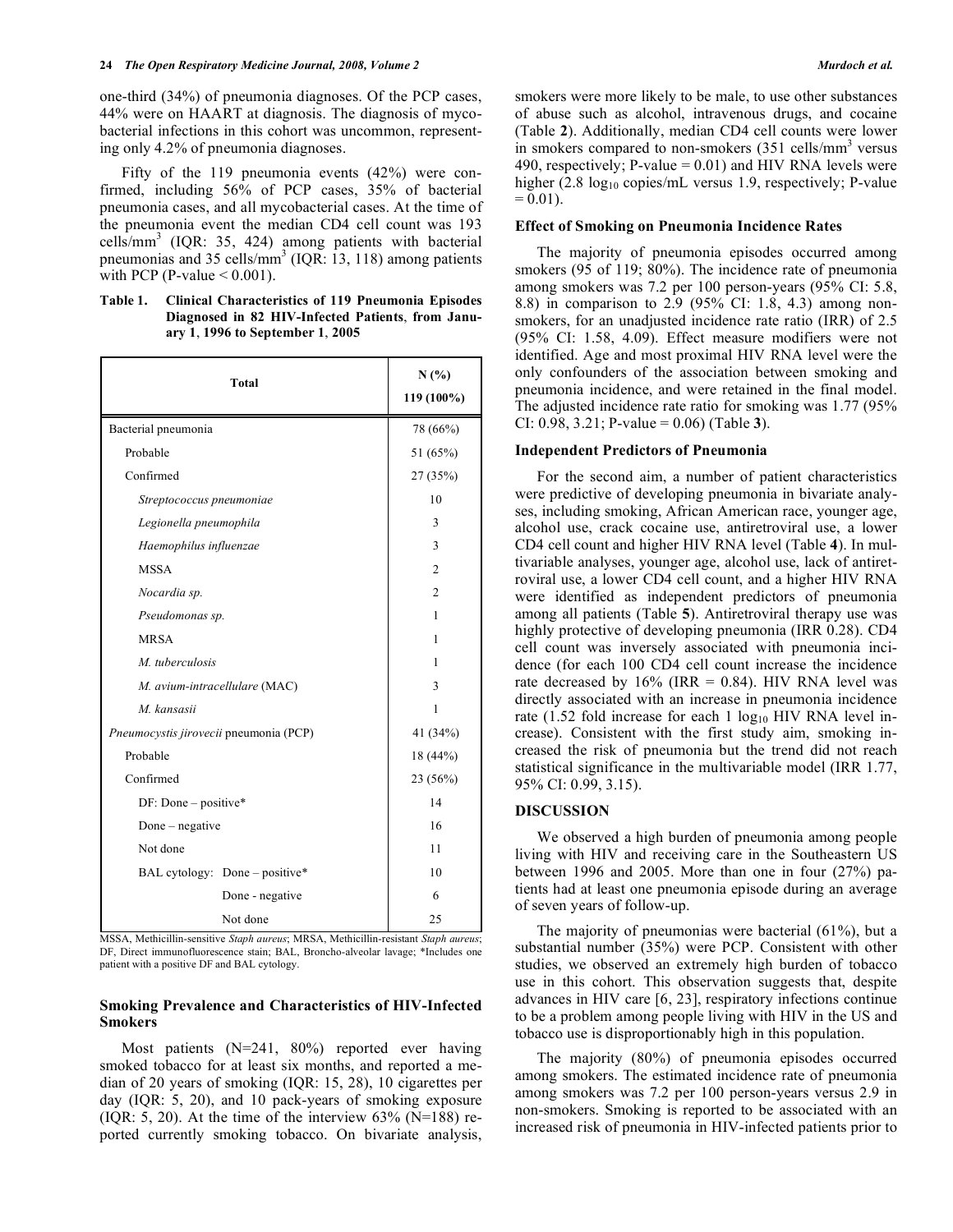| Characteristic*                                        | Smokers $(N = 188)$ | Non-Smokers ( $N = 112$ ) | p-Value- |
|--------------------------------------------------------|---------------------|---------------------------|----------|
| Age (yr), med $(IQR)$                                  | 44 [40, 49]         | 45 [38, 51]               | 0.361    |
| Men, $n$ $(\%)$                                        | 135(72)             | 65 (58)                   | 0.015    |
| Race, $n$ $\left(\frac{9}{6}\right)$                   |                     |                           |          |
| African American                                       | 145(77)             | 83 (74)                   | 0.560    |
| Time since HIV diagnosis (yrs), med (IQR)              | 9 [7, 14]           | 10 [7, 13]                | 0.549    |
| $MSM$ , n $(\frac{9}{6})$                              | 54 (29)             | 34(30)                    | 0.764    |
| Alcohol use, $n$ $(\%)$                                |                     |                           |          |
| Previous use                                           | 89(47)              | 31(28)                    | < 0.001  |
| Current use                                            | 50(27)              | 11(10)                    | < 0.001  |
| Intravenous drug use, $n$ (%)                          |                     |                           |          |
| Previous use                                           | 40(21)              | 13(12)                    | 0.034    |
| Current use                                            | 7(4)                | 0(0)                      | 0.048    |
| Crack cocaine use, n (%)                               |                     |                           |          |
| Previous use                                           | 105(56)             | 34(30)                    | < 0.001  |
| Current use                                            | 68 (36)             | 12(11)                    | < 0.001  |
| Antiretroviral use, n (%)                              | 156 (83)            | 92 (82)                   | 0.853    |
| Time on antiretroviral therapy (yrs), med (IQR)        | 9[6, 11]            | 9[7, 12]                  | 0.316    |
| Number of prior antiretrovirals, med (IQR)             | 4 [3, 6]            | 4[3, 7]                   | 0.139    |
| Vaccination status, $n$ (%)                            | 105(56)             | 62(55)                    | 0.934    |
| CD4 cell count (cells/mm <sup>3</sup> ), med (IQR)     | 351 [151, 630]      | 490 [272, 656]            | 0.012    |
| HIV RNA level (log <sub>10</sub> copies/ml), med (IQR) | 2.8 [1.7, 4.4]      | $1.9$ [1.7, 4.1]          | 0.015    |

#### **Table 2**. **Demographic and Clinical Characteristics of 300 HIV-Infected Patients Stratified by Smoking Status**

\*All factors which vary over time were measured at the last pneumonia event among those who had pneumonia and at the last clinic visit among those who did not experience pneumonia; med, median; IQR, interquartile range; MSM, men who have sex with men; ± p-value for Chi-square test for independence, t-test for equality of means using pooled variance procedures, or Wilcoxon-Mann-Whitney test, as appropriate, values  $\leq 0.05$  considered significant.

## **Table 3**. **Multivariate Poisson Model Estimates of the Effect of Smoking on Pneumonia Incidence Rates in 300 HIV-Infected Patients Receiving Care Between January 1996 and September 1**, **2005**

| Covariate*                                  | <b>IRR</b> | 95% CI     | p-Value |
|---------------------------------------------|------------|------------|---------|
| Current smoker                              | 1.77       | 0.98, 3.21 | 0.060   |
| Age, per 10 year increase                   | 0.62       | 0.41, 0.93 | 0.019   |
| HIV RNA level, per 1 $log_{10}$<br>increase | 1.96       | 1.64, 2.38 | < 0.001 |

\*All factors which vary over time were measured at a pneumonia event among those who had pneumonia and at the last clinic visit among those who did not experience pneumonia; IRR, incidence rate ratio; CI, confidence interval.

the use of potent combination antiretroviral therapies [13, 14] and in studies that span the pre-HAART and HAART eras [24]. The lack of association between smoking and pneumonia observed in this study may be a result of patients exclusively from the HAART era, the high proportion (83%) of HAART use, the relatively small sample size, and the small proportion of never smokers in this cohort. Additionally, the inclusion of PCP, which may be affected more by CD4 cell counts and HAART use rather than by smoking, may have affected the observed association. However, even though smoking was not an independent predictor of pneumonia in this study population, the two fold increase in incidence rates combined with the extremely high prevalence of smoking suggests that smoking cessation should be an important intervention to reduce the burden of pneumonia among people living with HIV, particularly since smoking negatively impacts on morbidity and mortality in this population [23].

 The increased risk of pneumonia in smokers may be explained by a number of studies of smoking in both immunocompetent and HIV-infected individuals. In immunocompetent individuals, smoking impairs ciliary function [25], which may result in pathogen colonization and airway inflammation [26, 27]. In addition, nicotine has been shown to suppress leukocyte migration, and cigarette smoke is directly cytotoxic to alveolar type II cells [28, 29]. Compared to HIV-infected non-smokers, HIV-infected smokers demonstrate decreased levels of secreted proinflammatory cytokines interleukin-1 (IL-1) and IL-6 by lung macrophages [30] and reduced concentrations of IL-1 $\beta$  and TNF- $\alpha$  in BAL fluid [31]. Furthermore, alveolar macrophages recovered from HIV-positive smokers demonstrate decreased phagocytic function to both *Escherichia coli* bacteria and IgGopsonized sheep red blood cells compared to HIV-infected non-smokers [32]. These data may partially explain why smoking as an independent risk factor for invasive pneumococcal disease in HIV-infected and uninfected cohorts [12, 33].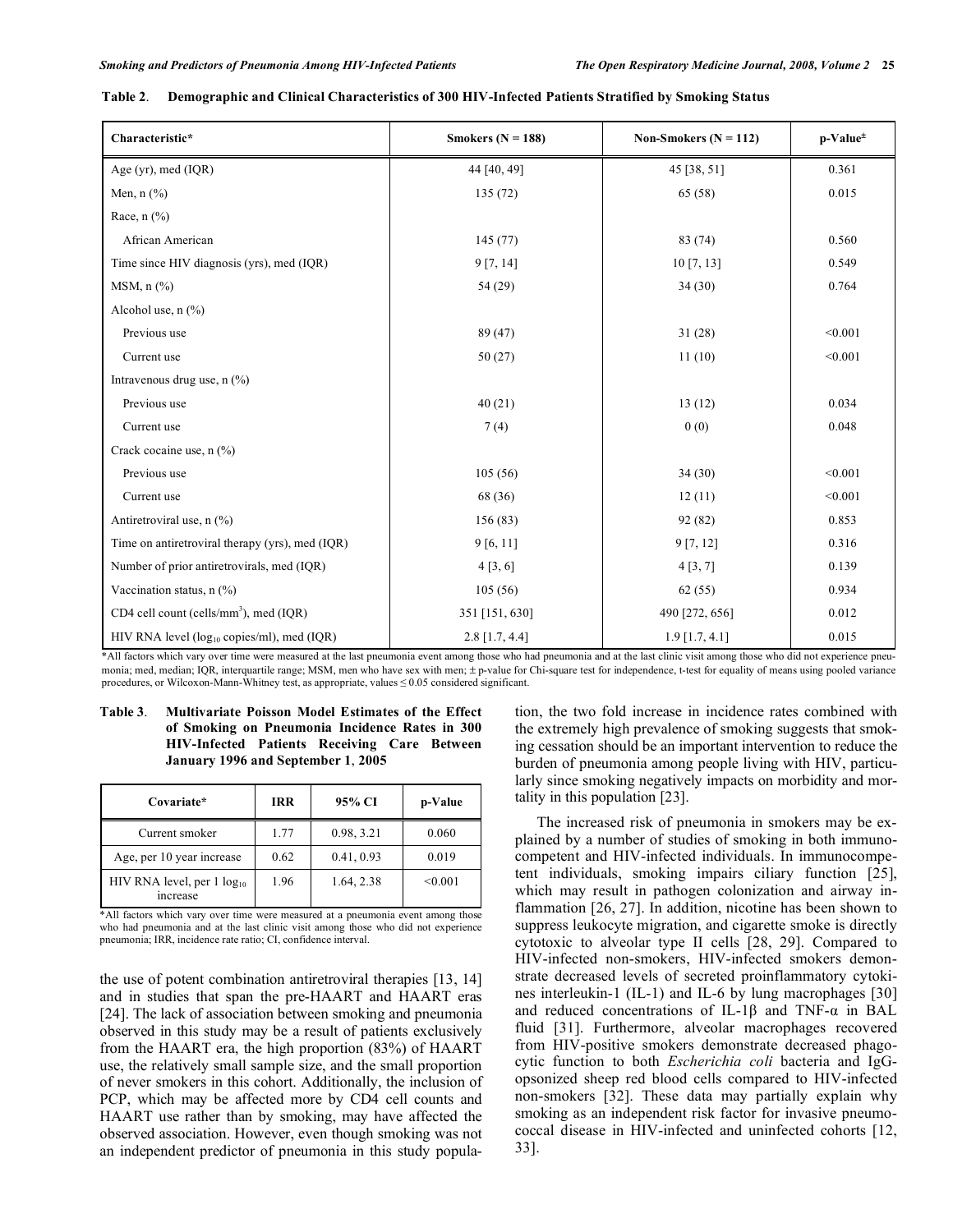| Characteristic*                           | <b>Pneumonia Events</b> | <b>Person-Time</b> | Incidence Rate (95% CI) | p-Value |
|-------------------------------------------|-------------------------|--------------------|-------------------------|---------|
| Smoking status                            |                         |                    |                         |         |
| Nonsmoker                                 | 24                      | 833                | 2.9(1.8, 4.3)           | < 0.001 |
| Current smoker                            | 95                      | 1318               | 7.2(5.8, 8.8)           |         |
| Race                                      |                         |                    |                         |         |
| White                                     | 14                      | 546                | 2.6(1.4, 4.3)           | < 0.001 |
| Racial/Ethnic Minority                    | 105                     | 1605               | 6.5(5.3, 7.9)           |         |
| Gender                                    |                         |                    |                         |         |
| Female                                    | 33                      | 665                | 5.0(3.4, 7.0)           | 0.461   |
| Male                                      | 86                      | 1486               | 5.8(4.6, 7.1)           |         |
| Age                                       |                         |                    |                         |         |
| 18-35                                     | $27\,$                  | 283                | 9.5(6.3, 13.9)          | < 0.001 |
| 36-44                                     | 57                      | 744                | 7.7(5.8, 9.9)           |         |
| $\geq45$                                  | 35                      | 1125               | 3.1(2.2, 4.3)           |         |
| Intravenous drug use                      |                         |                    |                         |         |
| No                                        | 90                      | 1726               | 5.2(4.2, 6.4)           | 0.214   |
| Yes                                       | 29                      | 425                | 6.8(4.6, 9.8)           |         |
| Alcohol use                               |                         |                    |                         |         |
| $\rm No$                                  | 47                      | 1132               | 4.1 (3.0, 5.5)          | 0.004   |
| Yes                                       | 72                      | 1018               | 7.1(5.5, 8.9)           |         |
| Crack cocaine use                         |                         |                    |                         |         |
| $\rm No$                                  | 46                      | 1084               | 4.2(3.1, 5.7)           | 0.010   |
| Yes                                       | 73                      | 1067               | 6.8(5.4, 8.6)           |         |
| Vaccination status                        |                         |                    |                         |         |
| No                                        | 66                      | 927                | 7.1(5.5, 9.1)           | 0.070   |
| Yes                                       | 53                      | 1224               | 4.3(3.2, 5.7)           |         |
| Antiretroviral use                        |                         |                    |                         |         |
| $\rm No$                                  | 45                      | 291                | 15.5(11.3, 20.7)        | < 0.001 |
| Yes                                       | 74                      | 1860               | 4.0(3.1, 5.0)           |         |
| $CD4$ cell count (cells/mm <sup>3</sup> ) |                         |                    |                         |         |
| $\geq 350$                                | 29                      | 1189               | 2.4(1.6, 3.5)           | < 0.001 |
| 200-349                                   | $13\,$                  | 398                | 3.3(1.7, 5.6)           |         |
| 50-199                                    | $32\,$                  | 342                | 9.4 (6.4, 13.2)         |         |
| $<$ 50                                    | 45                      | $222\,$            | 20.3 (14.8, 27.1)       |         |
| HIV RNA level (copies/ml)                 |                         |                    |                         |         |
| $<$ 400                                   | 19                      | 1130.7             | 1.7(1.0, 2.6)           | < 0.001 |
| 400-9,999                                 | $1\,8$                  | 379.9              | 4.7(2.8, 7.5)           |         |
| 10,000-99,999                             | $35\,$                  | 417.5              | 8.4 (5.8, 11.6)         |         |
| $\geq 100,000$                            | $47\,$                  | 222.8              | 21.1 (15.5, 28.0)       |         |

|  |  | Table 4. Pneumonia Incidence Rates Among 300 HIV-Infected Patients Stratified by Demographic and Clinical Characteristics |
|--|--|---------------------------------------------------------------------------------------------------------------------------|
|  |  |                                                                                                                           |

\* All factors which vary over time were measured at a pneumonia event among those who had pneumonia and at the last clinic visit among those who did not experience pneumonia.

 To better understand how the burden of pneumonia in the HAART era could be further reduced, the second study aim identified independent predictors other than smoking for

developing pneumonia among people living with HIV. Antiretroviral use was highly protective and, consistent with previous observations [13, 14, 19, 20, 24], a low CD4 cell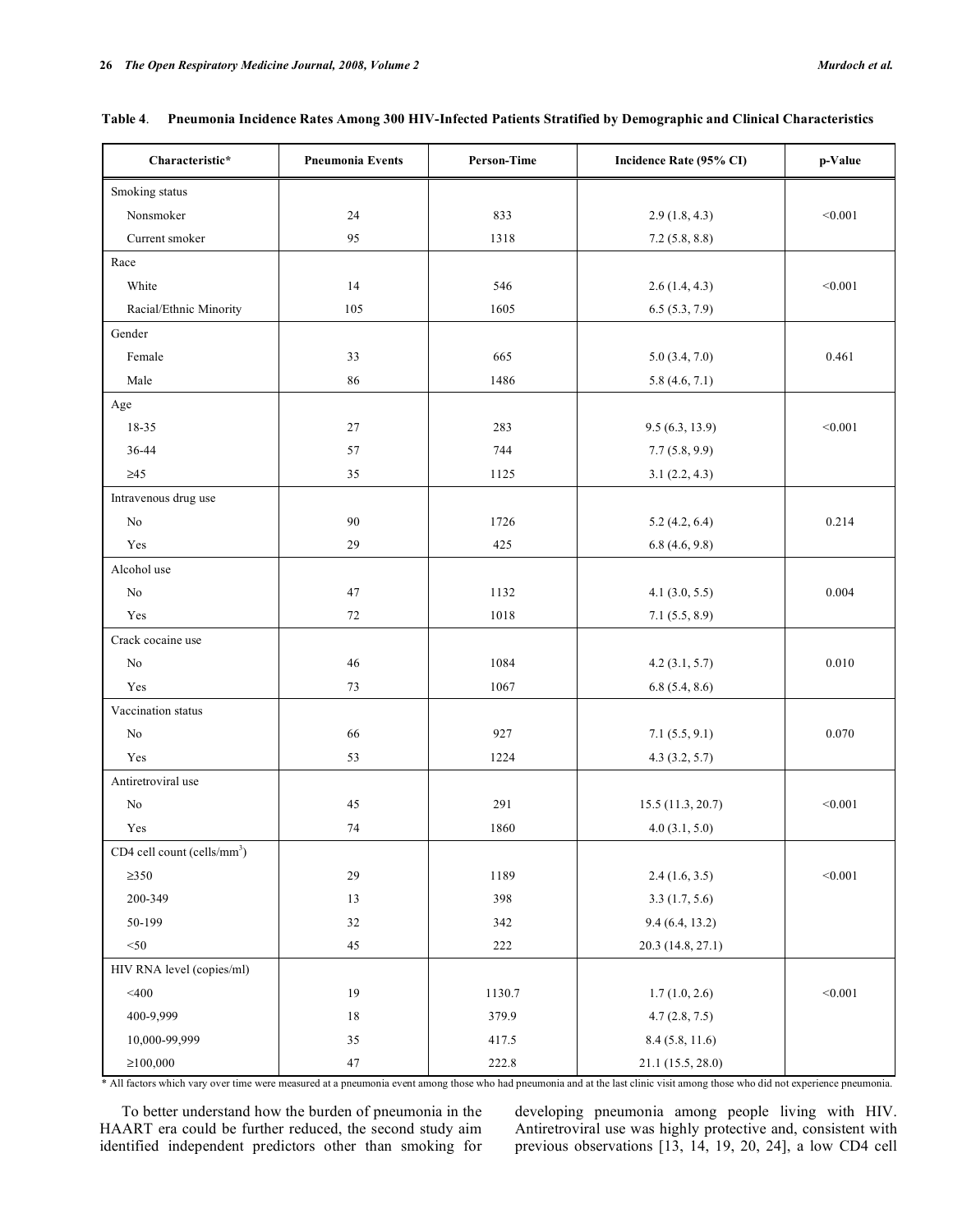count was significantly associated with pneumonia risk. These data indicate the importance of early diagnosis of HIV infection and access to care prior to the development of severe immunosuppression. In contrast to previous observations [13, 19, 20, 34], intravenous drug use was not predictive of pneumonia in bivariate or multivariate analyses, possibly as a result of the relatively low use in this cohort. Younger age was predictive of pneumonia risk, which may be partially explained by early AIDS-related diagnoses at entry to HIV care in this population [35]. Interestingly, alcohol use was identified as a predictor of pneumonia in the predictive modeling analyses. This observation is important because alcohol use among HIV-infected patients is high, is often associated with other substance abuse [36, 37], and is associated with pneumonia in HIV-uninfected cohorts [38].

**Table 5**. **Independent Predictors of Pneumonia Among 300 People Living with HIV in the Southeastern US**, **1996-2005** 

| Characteristic*                          | <b>IRR</b> | 95% CI     | p-Value |
|------------------------------------------|------------|------------|---------|
| Alcohol use                              | 1.67       | 1.02, 2.72 | 0.04    |
| Antiretroviral use                       | 0.28       | 0.18, 0.44 | < 0.001 |
| Age, per 10 year increase                | 0.57       | 0.37, 0.89 | 0.01    |
| CD4 cell count, per                      | 0.84       | 0.74, 0.96 | 0.01    |
| $100$ cell/mm <sup>3</sup> increase      |            |            |         |
| HIV RNA level, per $1 log_{10}$ increase | 1.51       | 1.19, 1.93 | < 0.001 |

\*All factors which vary over time were measured at a pneumonia event among those who had pneumonia and at the last clinic visit among those who did not experience pneumonia; IRR, incidence rate ratio; CI, confidence interval.

 This analysis was limited by several factors. First, the diagnosis of pneumonia was made as part of routine care, and without bacteriological confirmation in 53% of cases. Increased rates of bronchitis and non-specific respiratory complaints in smokers may have led to misclassification of these subjects as pneumonia events. However, the use of chest radiographs minimized this bias. Second, this analysis relied on self-reported behaviors during the CSDBS interview. However, based on experiences in other studies, the self-reported current smoking status and amount of smoking measured in pack-years was unlikely to be biased [39, 40]. To minimize the impact of self-reported behavior, we attempted to corroborate self-reported behaviors with clinical diagnoses. Third, we were not able to adequately control for the use of opportunistic infection prophylaxis and antimicrobial use during the observation period. Attempts to control for these factors resulted in collinearity with antiretroviral use and unstable model estimates. Lastly, subjects who completed the CSDBS questionnaire represented a subset of the overall CFAR cohort. With the exception of a longer duration since HIV diagnosis, the CSDBS subjects in this study are clinically and demographically representative of the overall UNC CFAR cohort [21].

## **CONCLUSIONS**

 With the introduction of highly active antiretroviral therapy (HAART), significant declines in the burden of pneumonia have occurred in people living with HIV. However, despite these declines, smoking and other substance abuse remains high, with increased incidences of pneumonia among smokers and those who report alcohol use. This observation, coupled with the increased risk in those presenting with advanced immunosuppression, suggest that early access to HIV care programs incorporating substance abuse treatment programs may further reduce the burden of pneumonia among people living with HIV.

## **ACKNOWLEDGEMENTS**

 We wish to thank all of the patients who agreed to participate in the UNC CFAR HIV Cohort Study and the Clinical Socio-Demographic and Behavioral Survey (CSDBS) and Rosemary McKaig for her efforts in database and questionnaire development.

 We wish to acknowledge the following funding sources for the development and maintenance of the University of North Carolina Center for AIDS Research (UNC-CFAR) HIV Clinical Cohort Study: The University of North Carolina at Chapel Hill, Center for AIDS Research, National Institutes of Health funded program P30 AI 50410; The University of North Carolina, General Clinical Research Center, National Institutes of Health funded program RR00046; The US Department of Health and Human Services, HRSA, HAB, Office of Science and Epidemiology; the Epidemiology Department at GlaxoSmithKline; SAS Institute; The Medical Foundation of North Carolina, Inc.

#### **REFERENCES**

- [1] Centers for Disease Control & Prevention: Achievements in Public Health, 1900-1999: Tobacco Use -- United States, 1900-1999. MMWR 1999, 48:986-993.
- [2] American Cancer Society: Cancer facts and figures 1999. Atlanta, Georgia: American Cancer Society; 1999.
- [3] Centers for Disease Control & Prevention: Cigarette smoking among adults - United States, 2003. MMWR 2005, 54:509-512.
- [4] Galai N, Park LP, Wesch J, Visscher B, Riddler S, Margolick JB. Effect of smoking on the clinical progression of HIV-1 infection. J Acquir Immune Defic Syndr Hum Retrovirol 1997, 14:451-458.
- [5] Mamary EM, Bahrs D, Martinez S. Cigarette smoking and the desire to quit among individuals living with HIV. AIDS Patient Care STDS 2002, 16:39-42.
- [6] Miguez-Burbano MJ, Ashkin D, Rodriguez A, *et al*. Increased risk of Pneumocystis carinii and community-acquired pneumonia with tobacco use in HIV disease. Int J Infect Dis 2005, 9:208-217.
- [7] Miguez-Burbano MJ, Flores M, Ashkin D, *et al*. Non-tuberculous mycobacteria disease as a cause of hospitalization in HIV-infected subjects. Int J Infect Dis 2006, 10:47-55.
- [8] Niaura R, Shadel WG, Morrow K, Tashima K, Flanigan T, Abrams DB. Human immunodeficiency virus infection, AIDS, and smoking cessation: the time is now. Clin Infect Dis 2000, 31:808-812.
- [9] Stall RD, Greenwood GL, Acree M, Paul J, Coates TJ. Cigarette smoking among gay and bisexual men. Am J Public Health 1999, 89:1875-1878.
- [10] Conley LJ, Bush TJ, Buchbinder SP, Penley KA, Judson FN, Holmberg SD. The association between cigarette smoking and selected HIV-related medical conditions. Aids 1996, 10:1121-1126.
- [11] Palacio H, Hilton JF, Canchola AJ, Greenspan D. Effect of cigarette smoking on HIV-related oral lesions. J Acquir Immune Defic Syndr Hum Retrovirol 1997, 14:338-342.
- [12] Grau I, Pallares R, Tubau F, *et al*. Epidemiologic changes in bacteremic pneumococcal disease in patients with human immunodeficiency virus in the era of highly active antiretroviral therapy. Arch Intern Med 2005, 165:1533-1540.
- [13] Hirschtick RE, Glassroth J, Jordan MC, *et al*. Bacterial pneumonia in persons infected with the human immunodeficiency virus. Pulmonary Complications of HIV Infection Study Group. N Engl J Med 1995, 333:845-851.
- [14] Burns DN, Hillman D, Neaton JD, Sherer R, Mitchell T, Capps L, Vallier WG, Thurnherr MD, Gordin FM. Cigarette smoking, bacte-